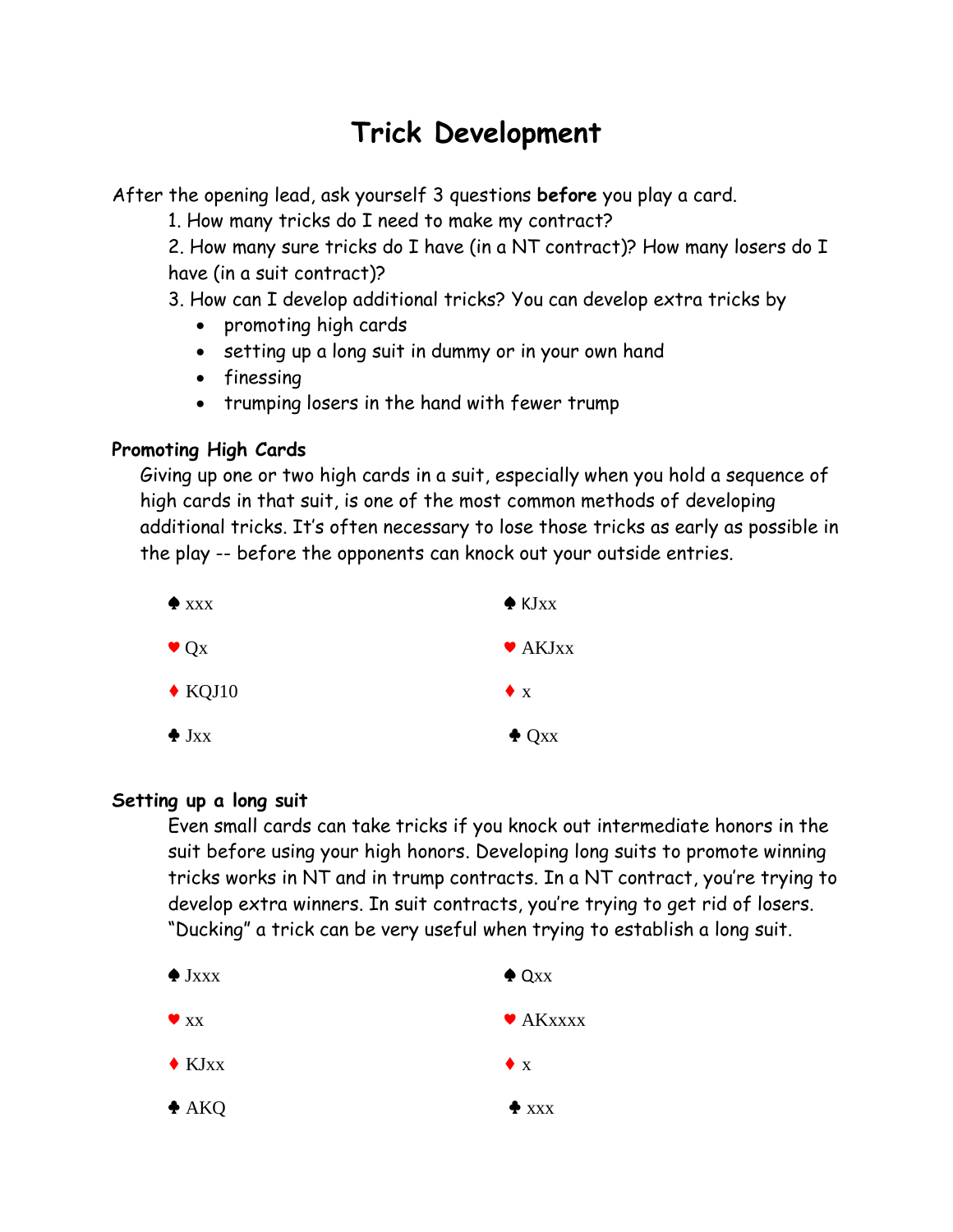#### **Finessing**

A finesse is a technique for taking tricks with lower honor cards when your opponents have higher honor cards. It's based on the assumption (or hope!) that opponents' higher honors are *in front of* your lower honors.

Note: When leading toward high cards in which two honors are missing, play the lower card first.



#### **Setting up a long suit by finessing**

Extra tricks also can be developed by combining a finesse with the development of a long suit.

| $\bullet$ xx        | $\triangle$ KQ <sub>xx</sub> |
|---------------------|------------------------------|
| $\bullet$ xx        | $\bullet$ AQ <sub>x</sub>    |
| $\blacklozenge$ xxx | $\triangle$ Axxx             |
| $\triangle$ AQxxxx  | $\bullet$ J <sub>X</sub>     |

#### **Trumping losers**

In a suit contract, before drawing trump, look to see if you might need to trump a short suit in the hand with fewer trump.